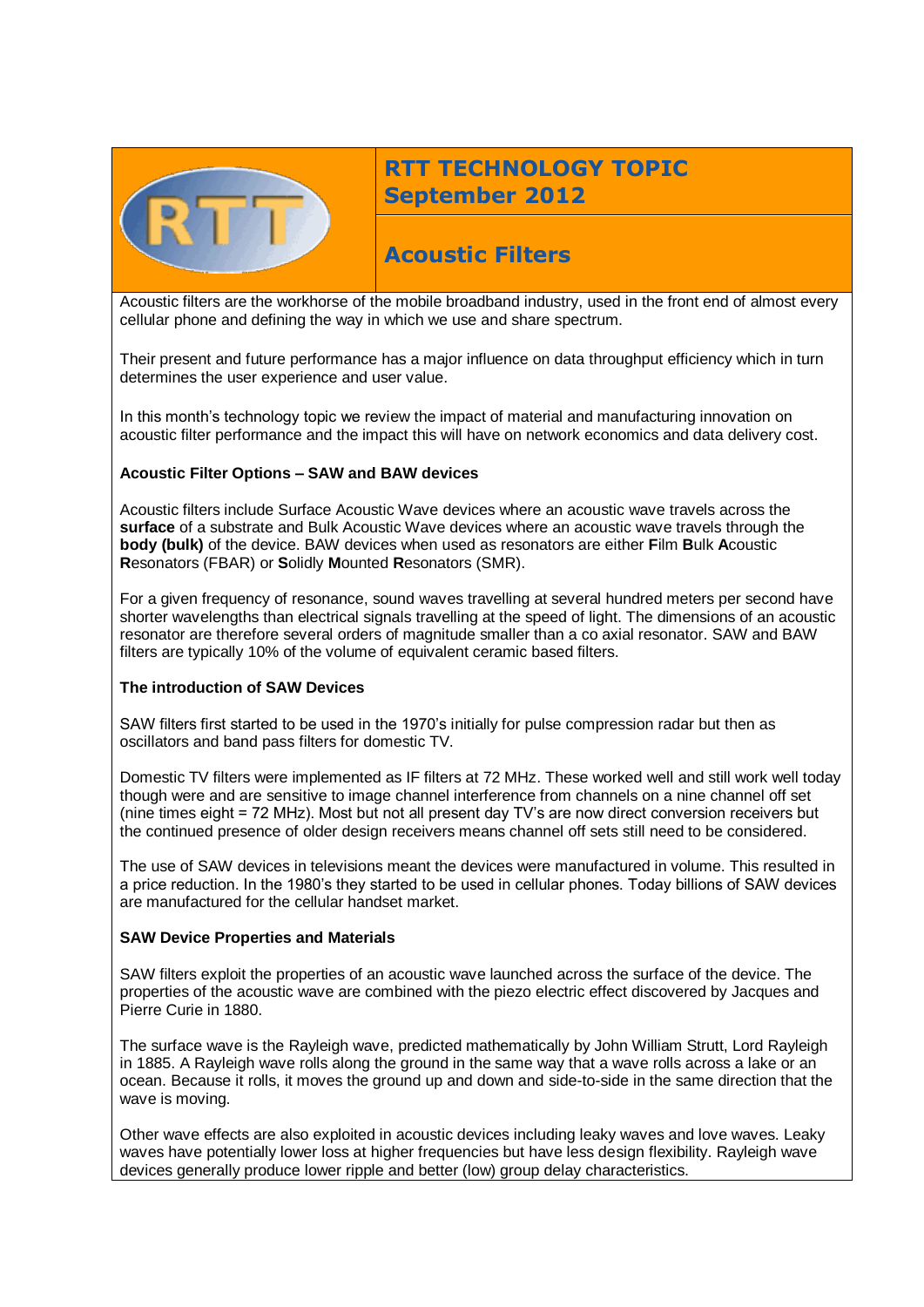Many materials exhibit piezo electric properties but to be useful the material has to be anisotropic with properties dependent on the orientation relative to the internal arrangement of the atoms. This means that crystalline materials are normally used.

For SAW filters the choice of crystalline material for the piezo electric substrate is either quartz, lithium niobate, lithium tantalate or lanthanum gallium silicate. Lithium tantalate (LiTao3) and lithium niobate (LiNbo3) are presently preferred as they offer higher piezoelectric coupling than quartz.

The wave is generated and guided by an input and output interdigital transducer, two electrodes of aluminium deposited at either end of the substrate using photolithography.

When a voltage is applied the gaps between the electrodes have electrical fields. The piezo electric effect translates this into mechanical stress (flexing of the substrate) which acts as the source of the surface wave.

If the frequency is chosen such that the SAW wavelength equals the transducer pitch, the waves generated by the subsequent gaps will be in phase and therefore will reinforce each other

# **SAW filter**



# **BAW Devices – properties and materials**

Bulk acoustic wave (BAW) devices were first discussed in academic papers in the 1980's

In BAW devices the resonance is in the body (bulk) of the material rather than on the surface and the frequency is a function of the thickness of piezo electric material deposited on a substrate.

Devices are typically manufactured using a thin film semiconductor process to build a metal aluminium nitride or zinc oxide metal sandwich suspended in an air cavity. The electrode materials are molybdenum, tungsten or ruthenium.

### **FBAR filter**



FBAR-surface micro-machining

Bulk devices have lower parasitics which means that insertion loss can be lower for a given steepness of filter sidewall. They can also handle more power and operate at higher frequencies (up to 10 GHz).

**The difference between an FBAR and SMR BAW filter**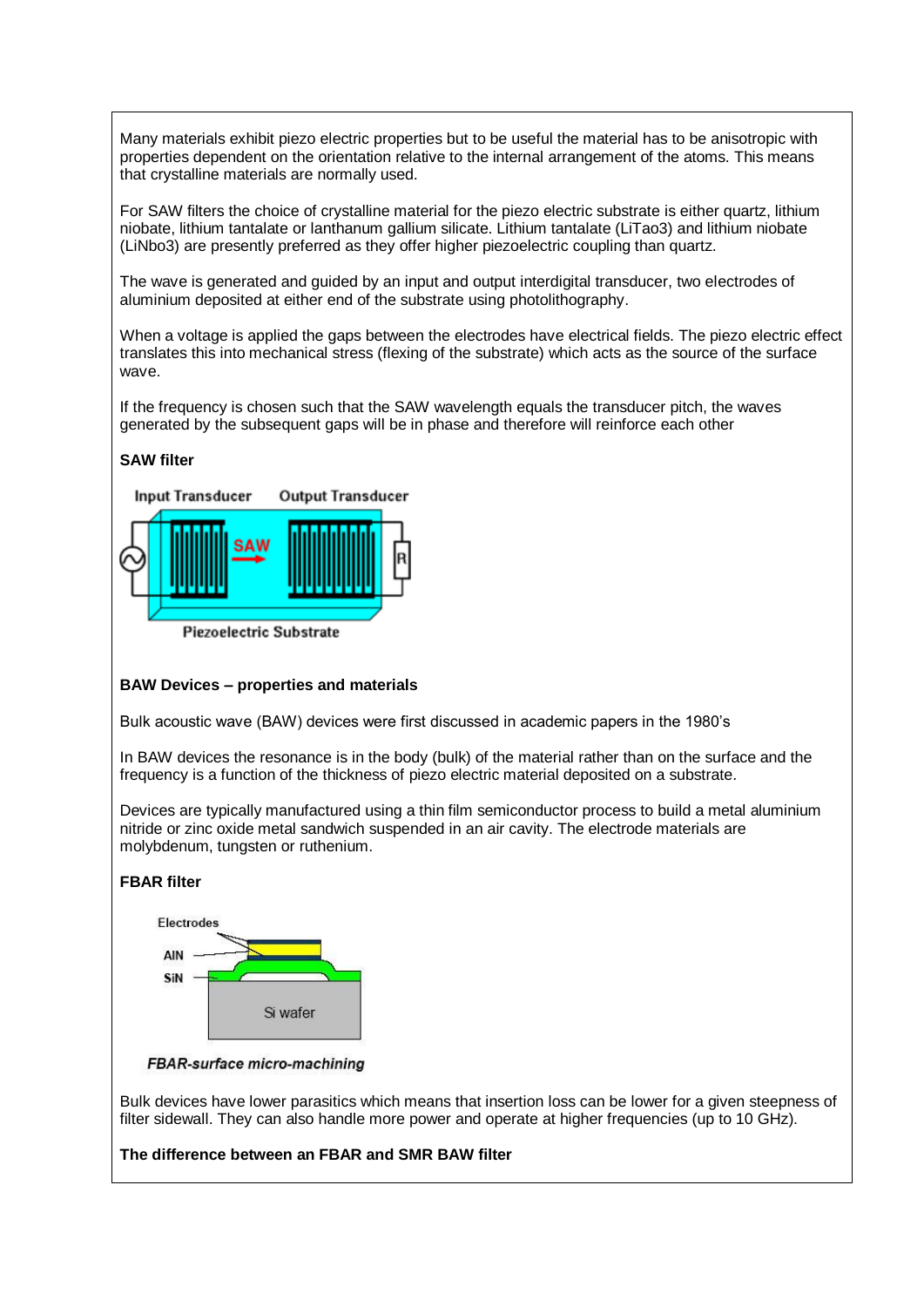The difference between an FBAR BAW device and solidly mounted resonator (SMR) BAW is the means by which the acoustic energy is trapped. In an FBAR there is an air cavity on either side of the resonator. An SMR BAW uses a Bragg reflector under the resonator. An acoustic Bragg reflector is made up of alternating layers of high and low acoustic impedance material at odd multiples of a quarter wavelength.

### **SMR Resonator**



SMR-type resonator

In an FBAR the edges of the resonator compromise Q. In an SMR BAW the Bragg reflector reduces coupling efficiency. FBAR and SMR BAW devices however both generally exhibit better temperature stability and higher Q than SAW filters in equivalent applications.

# **Manufacturing challenges – size cost and performance inter dependencies**

For both types of BAW device the challenge in the 1990's was to find a way of making a sputtered piezoelectric film with equivalent Q to the crystal grown (cultured) lithium tantalate or niobate used in SAW devices.

Substantial R and D and manufacturing investment by companies such as Avago (previously Agilent previously HP) and Infineon (previously Siemens) produced commercial products that began to be adopted in cellular phones from 2002 onwards.

SAW devices have the benefit of fully depreciated fabrication facilities and thirty to forty years of manufacturing experience. BAW devices potentially leverage mainstream CMOS production.

Infineon made improvements to the Bragg reflector to accommodate longitudinal and shear wave effects (shear waves leaking through the reflector). This improved the Q of SMR BAW devices.

For FBAR devices, Agilent (now Avago) chose aluminium nitride for the piezo electric substrate and molybdenum (Mo) for the electrode on the basis that these were likely to be more compatible with high volume semiconductor production. Aluminium nitride etches well in chlorine gas and molybdenum etches well in fluorine. Molybdenum has good stiffness and electrical conductivity.

Most of the manufacturing challenges for SMR and FBAR BAW devices relate to the control of the thickness and uniformity of the deposition layer. Uniformity is not just thickness but also the uniformity of acoustic values (velocity and density).

The deposition process on its own does not provide sufficient resolution and accuracy and additional trimming using ion beam etching is required.

The dielectric layers are easier to trim but adding trim tolerance to these layers increases coupling loss which translates into additional insertion loss. Any trimming process implies a trade-off between resolution, accuracy and throughput and yield. This determines the manufacturing cost per device to which needs to be added the ROI on R and D and manufacturing.

### **Boundary elastic wave filters**

Vendors are looking at new approaches to integrating the RF IC and filter functions. The cavity space needed in a SAW device makes this difficult to achieve. One solution exploits the properties of a boundary acoustic wave also known as a boundary elastic wave device in which the wave travels in the interface of two adhered materials.